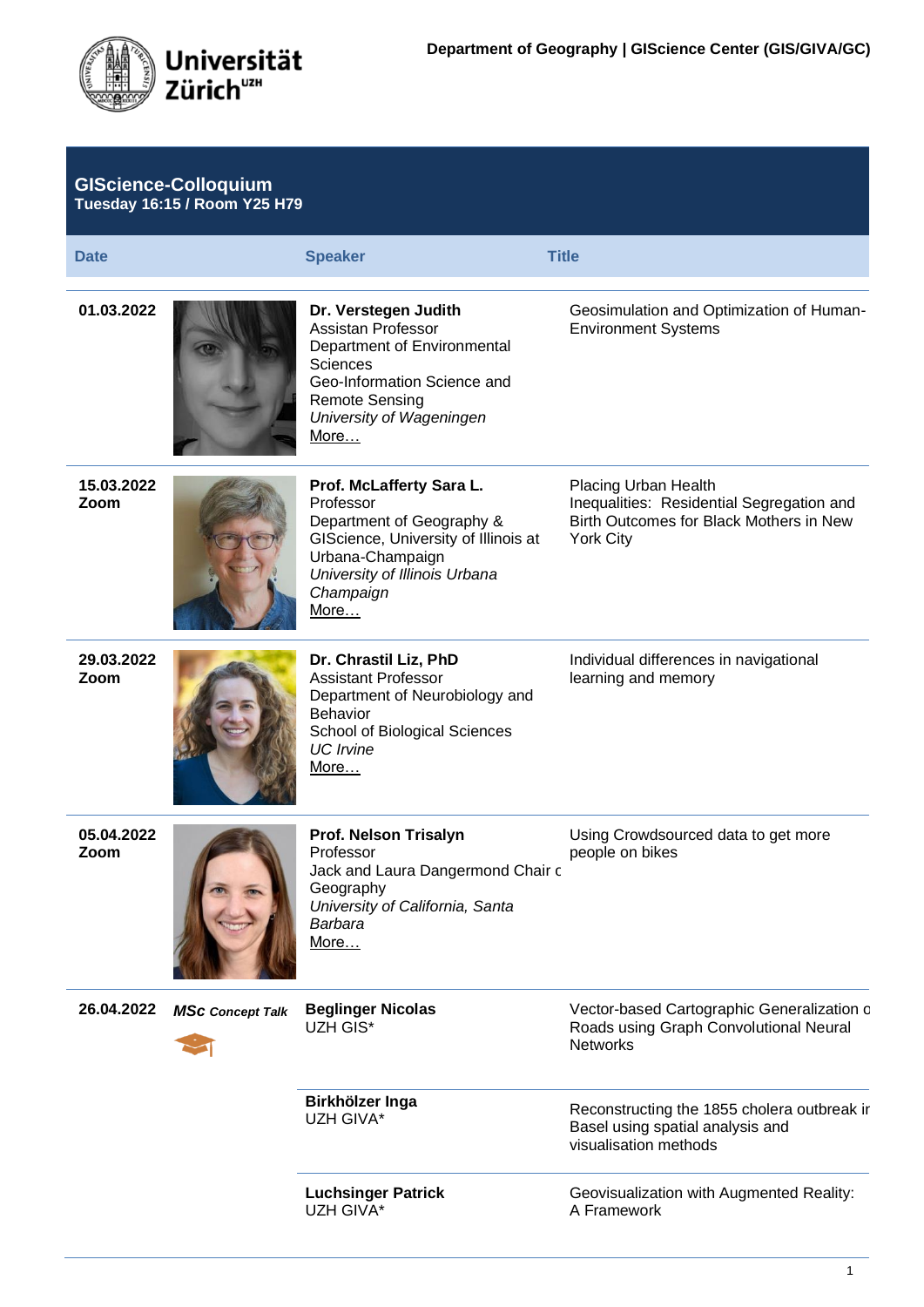

| <b>GIScience-Colloquium</b><br><b>Tuesday 16:15 / Room Y25 H79</b> |                         |                                                                                                                                       |                                                                                                                |
|--------------------------------------------------------------------|-------------------------|---------------------------------------------------------------------------------------------------------------------------------------|----------------------------------------------------------------------------------------------------------------|
| <b>Date</b>                                                        |                         | <b>Speaker</b>                                                                                                                        | <b>Title</b>                                                                                                   |
| 03.05.2022                                                         | <b>MSc Concept Talk</b> | <b>Durband Gabriele</b><br>UZH GCO*                                                                                                   | Partizipative Erfassung der<br>Landschaftsleistungen in der Valposchiavo                                       |
|                                                                    |                         | Kreienbühl Aaron<br>UZH GIS*                                                                                                          | Der Einfluss demographischer<br>Veränderungen auf die gesprochenen<br>Sprachen                                 |
| 10.05.2022                                                         | <b>MSc Concept Talk</b> | <b>Asper Lino</b><br>UZH GCO*                                                                                                         | Spatial Analysis of 'Züri wie neu', E-<br>participation in Zürich by the city of Zürich                        |
|                                                                    |                         | <b>Wismer Stéphanie</b><br>UZH GIVA*                                                                                                  | The use of GIS at Switzerland's high<br>schools for data visualization and analysis                            |
| 17.05.2022                                                         | <b>MSc Concept Talk</b> | <b>Winkler Jan</b><br>UZH GIS*                                                                                                        | <b>Exploring Transformer Architecture for</b><br><b>Building Generalization in Binary</b><br>Cartographic Maps |
|                                                                    |                         | Tabataba Vakili Marjan<br>UZH GIVA*                                                                                                   | Geospatial Analysis of Suicide in<br>Switzerland: Aspects of environmental<br>factors on suicide risks         |
| 24.05.2022                                                         |                         | Dr. van Gijn Rik<br><b>Assistant Professor</b><br><b>Faculty of Humanities</b><br>Centre for Linguistics<br>Leiden University<br>More | Reconstructing aspects of social history in<br>the North-West Amazon: a multi-disciplinary<br>approach         |
| 31.05.2022                                                         |                         | <b>Zingaro Donatella</b><br>PhD Concept                                                                                               | Modelling geographic relevance in the digita<br>era                                                            |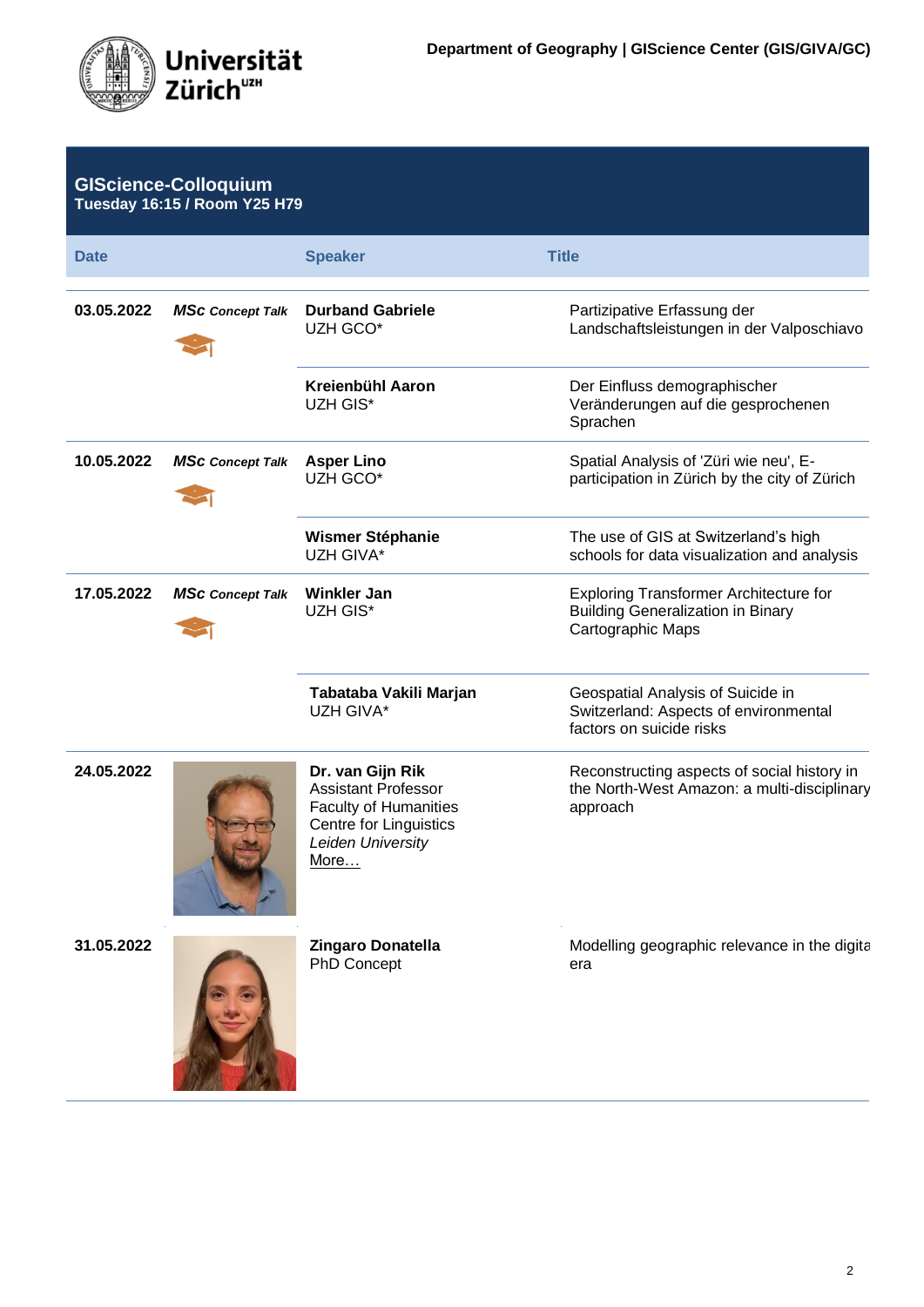

| <b>GIScience-Colloquium</b><br><b>Tuesday 16:15 / Room Y25 H79</b> |                         |                                              |                                                                                         |
|--------------------------------------------------------------------|-------------------------|----------------------------------------------|-----------------------------------------------------------------------------------------|
| <b>Date</b>                                                        |                         | <b>Speaker</b>                               | <b>Title</b>                                                                            |
| 12.07.2022                                                         | <b>MSc Concept Talk</b> | <b>Marti Sebastian</b><br>UZH GIVA*          | Prototype development of adaptive POI<br>visualization in swisstopo app                 |
|                                                                    |                         | <b>Schär Eric</b><br>UZH GCO*                | Perception of Wilderness in Swiss Parks by<br>French and German speaking Switzerland    |
| 19.07.2022                                                         | <b>MSc Concept Talk</b> | UZH GiS*                                     | Hannes, Geneviève Bénédicte F. E. GIS - Language diversity patterns in South<br>America |
|                                                                    |                         | <b>Caduff Silvan</b><br><b>UZH GIS/GIVA*</b> | Visualizing Language Ranges for a Web<br>Atlas                                          |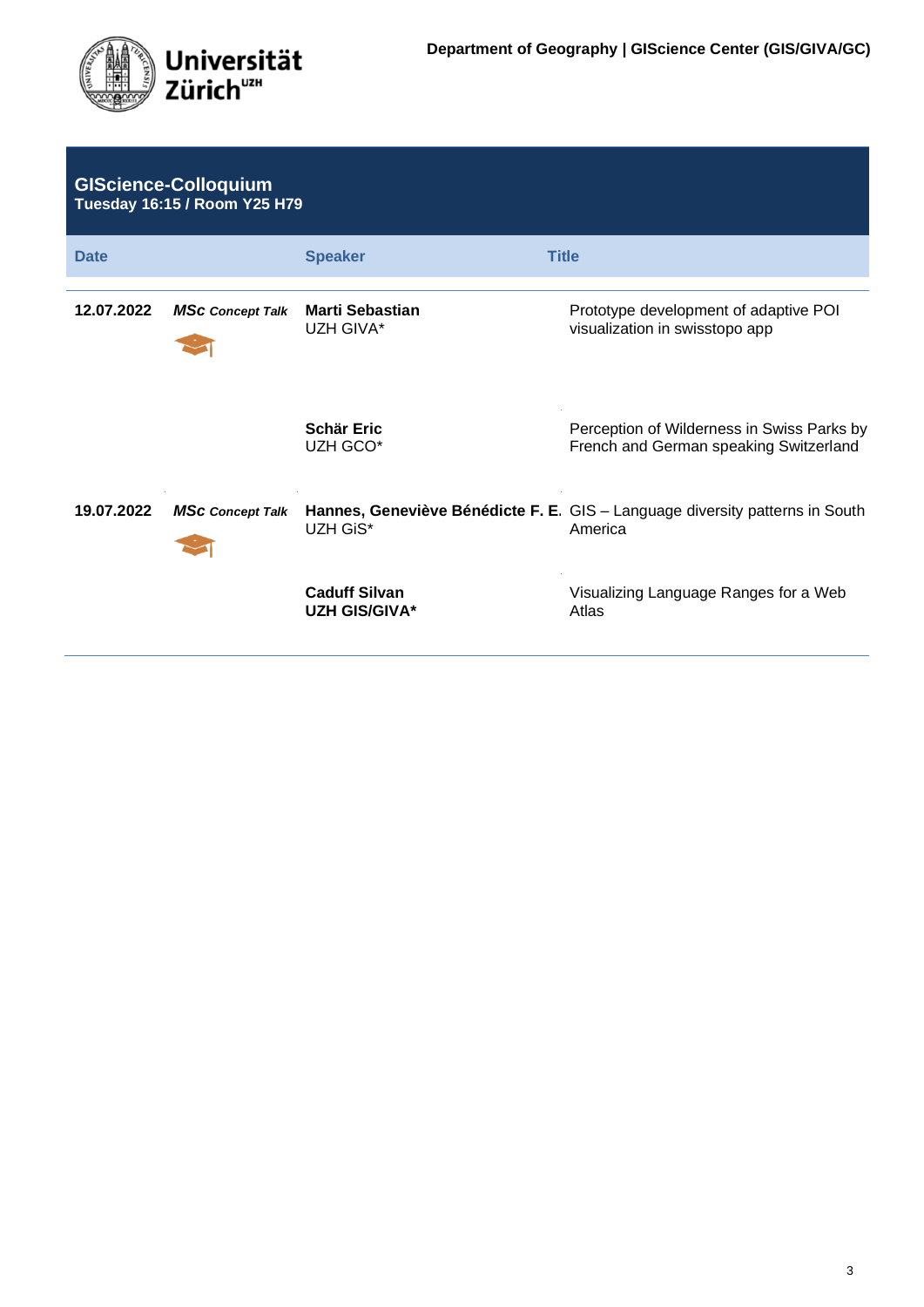

| <b>GIScience-Colloquium</b><br><b>Tuesday 16:15 / Room Y25 H79</b> |                                                                                                                                                                                          |                                                                        |  |
|--------------------------------------------------------------------|------------------------------------------------------------------------------------------------------------------------------------------------------------------------------------------|------------------------------------------------------------------------|--|
| <b>Date</b>                                                        | <b>Speaker</b>                                                                                                                                                                           | <b>Title</b>                                                           |  |
|                                                                    |                                                                                                                                                                                          |                                                                        |  |
| 01.03.2022                                                         | Dr. Judith Verstegen<br>Assistan Professor<br>Department of Environmental<br><b>Sciences</b><br>Geo-Information Science and<br><b>Remote Sensing</b><br>University of Wageningen<br>More | Geosimulation and Optimization of Human-<br><b>Environment Systems</b> |  |
| <b>Abstract</b>                                                    |                                                                                                                                                                                          |                                                                        |  |

This talk focuses on two main methods. The first is geosimulation modelling, in which domain knowledge about a system is captured in a computational model to better understand the system and make projections about its future configuration. The second is spatial optimization, which aims to find theoretically optimal spatial configurations given a number of objectives. In contrast to geosimulation, spatial optimization leaves us with question how we can guide the system towards the found configurations, which is why the two methods a nicely complementary. Examples in the talk will include land use and urban systems.

# **Bio**

Dr. Judtih Verstegen is an Assistant Professor at the Laboratory of Geo-Information Science and Remote Sensing since 2021. Her research interests are geosimulation models (agent-based models, cellular automata), spatial statistics, error propagation methods, and spatial optimization. She mainly focus on models of land use change and urban dynamics. The main aim of my research is to better quantify the uncertainty in geosimulation and spatial optimization models.

Dr. Judith Verstegen a member of the editorial board of [Computers & Geosciences,](https://www.journals.elsevier.com/computers-and-geosciences) and the former head (until 2020) of the [Geosimulation Modelling lab](https://www.uni-muenster.de/Geoinformatics/en/geosim/index.html) at the University of Münster, Germany.

**Date: Tuesday, March 1, 2022**

Time: 16:15 – 17:30 Room: Y25 H79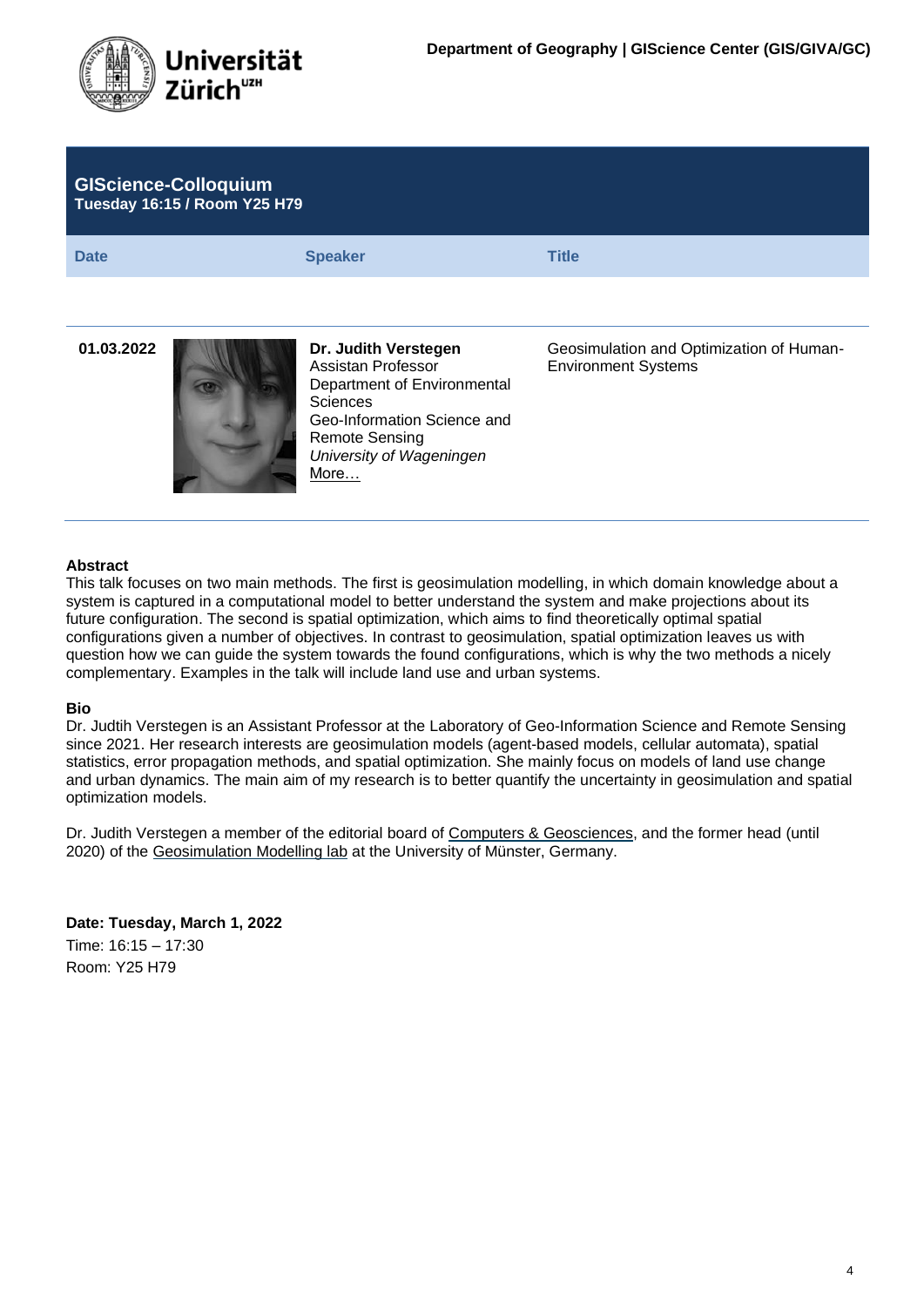

| <b>GIScience-Colloquium</b><br>Tuesday 16:15 / Room Y25 H79 |                                                                                                                                                                                             |                                                                                                                        |  |
|-------------------------------------------------------------|---------------------------------------------------------------------------------------------------------------------------------------------------------------------------------------------|------------------------------------------------------------------------------------------------------------------------|--|
| <b>Date</b>                                                 | <b>Speaker</b>                                                                                                                                                                              | <b>Title</b>                                                                                                           |  |
| 15.03.2022<br>Zoom                                          | <b>Prof. Sara L. McLafferty</b><br>Professor<br>Department of Geography &<br>GIScience, University of Illinois at<br>Urbana-Champaign<br>University of Illinois Urbana<br>Champaign<br>More | Placing Urban Health Inequalities: Residential<br>Segregation and Birth Outcomes for Black<br>Mothers in New York City |  |

In the U.S., racial residential segregation is a defining feature of urban neighborhoods; yet the impacts on health are poorly understood, particularly for racialized immigrants who may benefit from living among co-ethnics while also experiencing the negative effects of racial segregation. We investigate these associations for immigrant and U.S.-born Black mothers and infants in New York City using a large, multi-year vital statistics dataset. Multiple local spatial segregation measures are computed, and neighborhood socioeconomic and environmental quality indicators are considered. Results suggest complex associations that reflect adverse and beneficial effects of living in neighborhoods characterized by differing combinations of racial and ethnic segregation.

#### **Bio**

Prof. Sara L. McLafferty is a professor Emerita at Department of Geography & Geographic Information Science of the University of Illinois Urbana-Champaign. She is a fellow with the American Association of Geographers and received the Melinda Meade Distinguished Scholarship Award in 2015 amongst other awards. She edited eight books and published over 60 articles in international peer-reviewed journals. Her current research investigates place-based inequalities in health and well-being and access to health services for women, immigrants and racial/ethnic minorities in the United States. She also examines the impacts of increasing economic inequality and residential segregation on women's commuting times and modes and on maternal and infant health outcomes. Sara also used and developed GIS and spatial analysis methods for examining health and social issues in cities and planning public health interventions. Currently she serves as an Associate Editor of Health and Place and on the editorial boards of Geographical Analysis, and Spatial and Spatiotemporal Epidemiology.

**Date: Tuesday, March 15, 2022** Time: 16:15 – 17:30

Room: Zoom-Meeting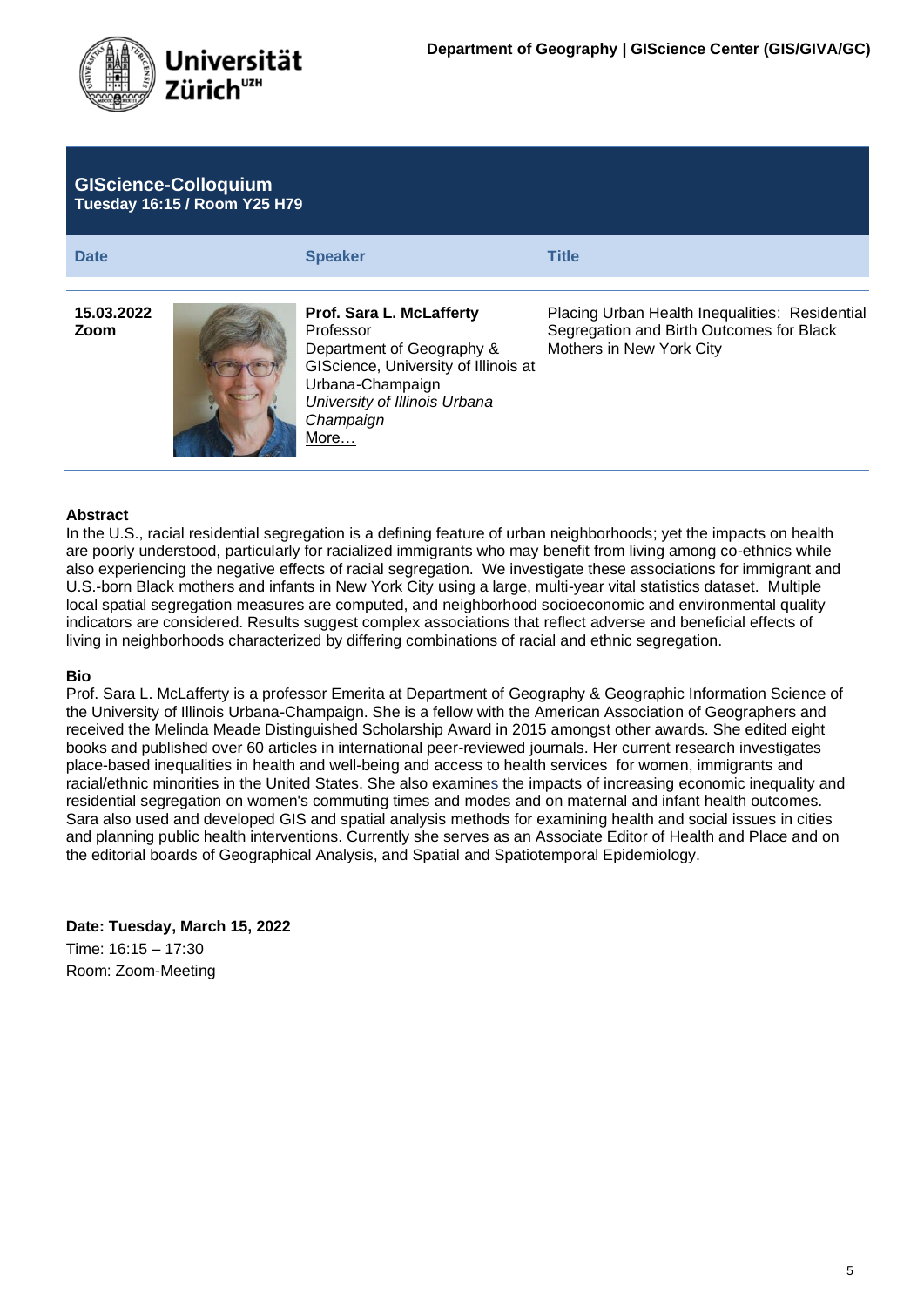

| <b>GIScience-Colloquium</b><br><b>Tuesday 16:15 / Room Y25 H79</b> |                                                                                                                                                         |                                                               |  |
|--------------------------------------------------------------------|---------------------------------------------------------------------------------------------------------------------------------------------------------|---------------------------------------------------------------|--|
| <b>Date</b>                                                        | <b>Speaker</b>                                                                                                                                          | <b>Title</b>                                                  |  |
| 29.03.2022<br>Zoom                                                 | Dr. Liz Chrastil, PhD<br>Assistant Professor<br>Department of Neurobiology and<br><b>Behavior</b><br>School of Biological Sciences<br>UC Irvine<br>More | Individual differences in navigational learning<br>and memory |  |

Navigation is a central part of daily life. For some, getting around is easy, while others struggle. My research uses the complementary approaches of immersive virtual reality and neuroimaging to inform questions about how we acquire and use spatial knowledge. In this talk, I will discuss both some of my recent work and upcoming experiments that center on three main themes: 1) how we learn new environments, 2) how individuals differ in their spatial abilities (including differences across ages and sexes), and 3) how we choose our routes once we have learned an environment. More broadly, I will discuss how navigation lends insight into processes of human learning and memory as we try to understand what makes each person unique and how the best navigators learn about their world.

#### **Bio**

Dr. Elizabeth Chrastil is an Assistant Professor in the Department of Neurobiology & Behavior at UC Irvine and is a fellow of the Center for the Neurobiology of Learning & Memory. Dr. Chrastil received her PhD from Brown University and did her postdoctoral work at Boston University. She also received an MS in biology from Tufts University and a BA from Washington University in St. Louis.

**Date: Tuesday, March 29, 2022** Time: 16:15 – 17:30 Room: Zoom-Meeting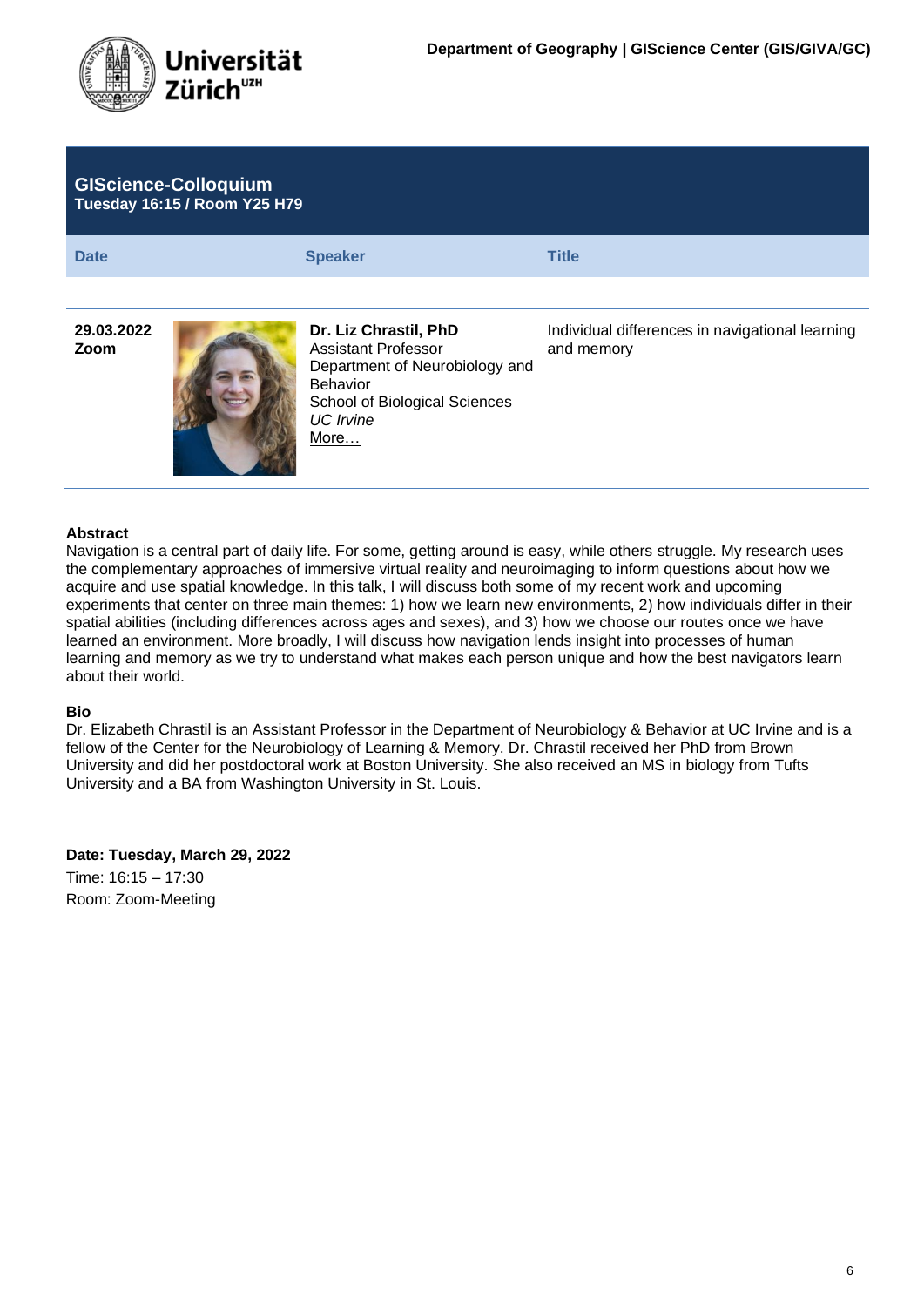

| <b>GIScience-Colloquium</b><br><b>Tuesday 16:15 / Room Y25 H79</b> |                                                                                                                                                    |                                                        |  |
|--------------------------------------------------------------------|----------------------------------------------------------------------------------------------------------------------------------------------------|--------------------------------------------------------|--|
| <b>Date</b>                                                        | <b>Speaker</b>                                                                                                                                     | <b>Title</b>                                           |  |
| 12.04.2022<br>Zoom                                                 | <b>Prof. Trisalyn Nelson</b><br>Professor<br>Jack and Laura Dangermond<br>Chair of Geography<br>University of California, Santa<br>Barbara<br>More | Using Crowdsourced data to get more people<br>on bikes |  |

Decision makers tasked with supporting pro-bicycling policies often lack the data they need to determine where and how to make investments. Crowdsourced data are helping fill that gap. In this research presentation, Dr. Nelson will talk about how her team is collecting, correcting, and analyzing data from BikeMaps.org, Strava, and Open Street Maps to improve data for sustainable urban planning.

#### **Bio**

Prof. Trisalyn Nelson joined the Department of Geography at UCSB as Jack and Laura Dangermond Endowed Chair of Geography in 2020. From 2016-2020 she was Director of the School of Geographical Sciences and Urban Planning at Arizona State University. Prior, she was the Lansdowne Research Professor and Director of the Spatial Pattern Analysis and Research Lab at the University of Victoria, Canada. Her current research focuses on active transportation, and the use of big data and analytics to better plan cities.

## **Date: Tuesday, April 5, 2022**

Time: 16:15 – 17:30 Room: Zoom-Meeting